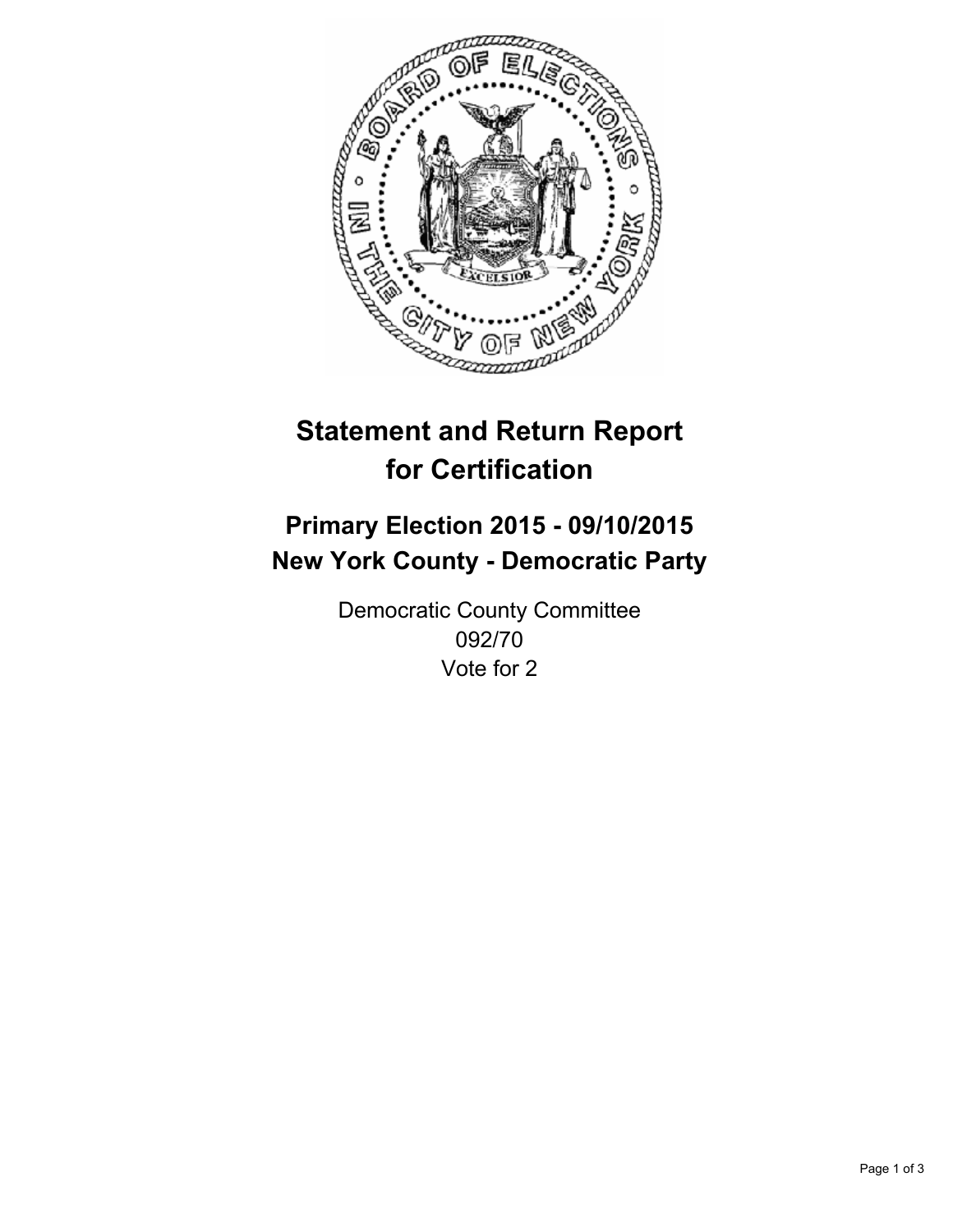

#### **Assembly District 70**

| <b>PUBLIC COUNTER</b>                                    | 51 |
|----------------------------------------------------------|----|
| ABSENTEE/MILITARY                                        | 6  |
| AFFIDAVIT                                                | 3  |
| <b>Total Ballots</b>                                     | 60 |
| Less - Inapplicable Federal/Special Presidential Ballots | 0  |
| <b>Total Applicable Ballots</b>                          | 60 |
| <b>VALERIE BRADLEY</b>                                   | 27 |
| <b>DWIGHT CASIMERE</b>                                   | 17 |
| <b>ACHISMACH YISRAEL</b>                                 | 17 |
| ALYAH HORSFORD-SIDBERRY                                  | 22 |
| <b>Total Votes</b>                                       | 83 |
| Unrecorded                                               | 37 |